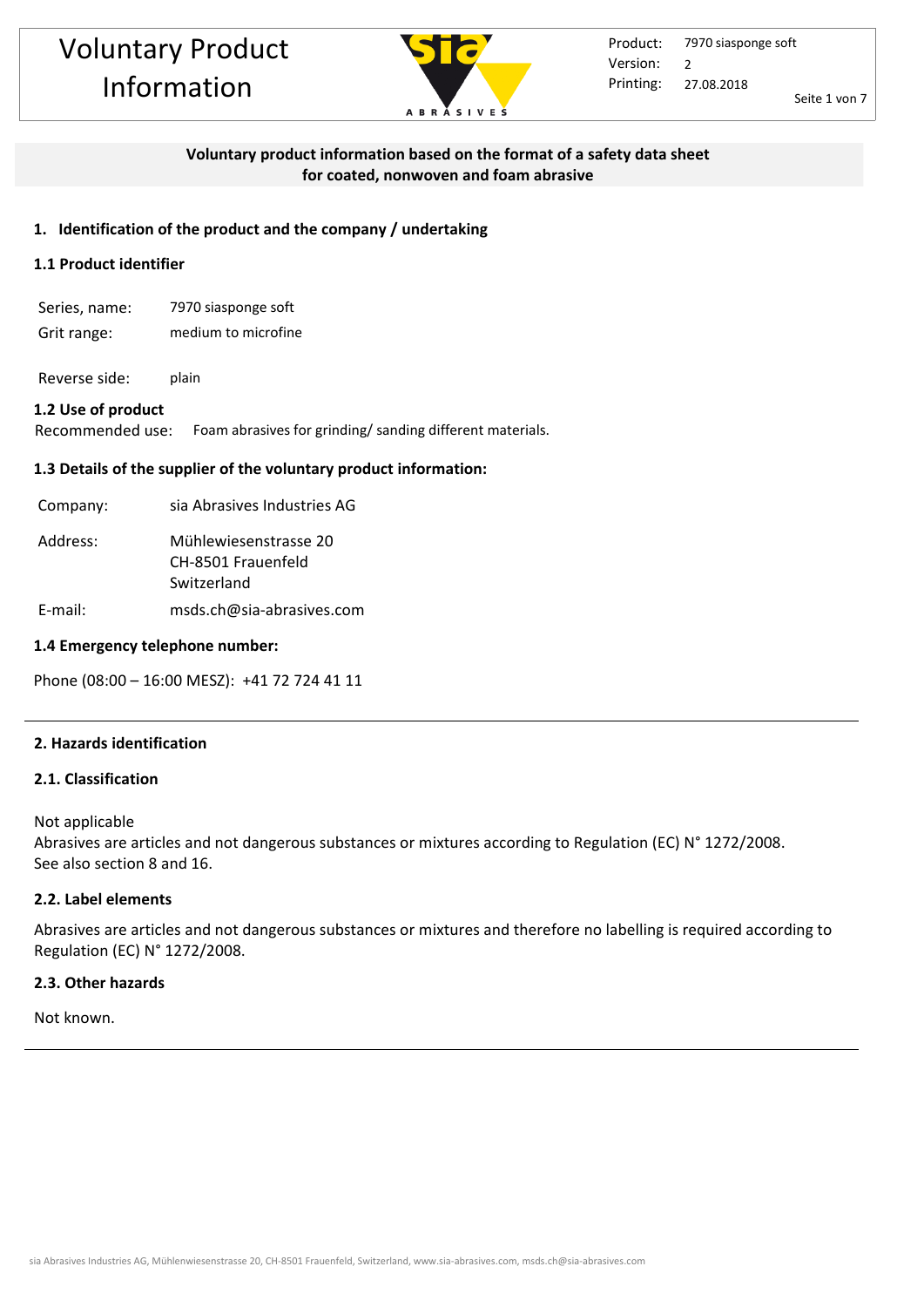

# **3. Composition/information on ingredients**

The product contains the following ingredients which are classified according to Regulation (EC) Nr. 1272/2008 or for which a community occupational exposure limit value exists:

| Substance | $EC-N^{\circ}$ | $CAS-N°$                       | $ REACH Reg. N^{\circ} $ Conc. $(\%)$ | Classification acc. to Regulation (EC) N° |                   |
|-----------|----------------|--------------------------------|---------------------------------------|-------------------------------------------|-------------------|
|           | (if available) | $\vert$ (if available) $\vert$ | (if available)                        | 1272/2008                                 |                   |
|           |                |                                |                                       | Hazard classes /<br>hazard categories     | Hazard statements |

Nothing to declare

(for full text of H-phrases see section 16)

**Remark** No PDMS (silicone-oils) present in this product

# **4. First aid measures**

See also section 8 and 16

# **4.1. Description of first aid measures**

Inhalation

Not possible, due to the form of the product. If dust is inhaled, move person to fresh air. If breathing is difficult, have qualified personnel administer oxygen. Seek medical attention if irritation or other symptoms persist.

## Eye contact

Remove contact lenses if present and easy to do so. Flush eyes thoroughly with large amounts of water, holding eyelids open. If irritation persists, seek medical attention.

## Skin contact

Ingestion Wash skin with soap and water. If irritation or other symptoms develop, seek medical attention. sist.

Not likely, due to the form of the product. In the event of, do not induce vomiting. Rinse mouth with water. Seek medical attention if a large amount is swallowed or if you feel unwell..

# **4.2. Most important symptoms and effects, both acute and delayed**

Not known, but dust may cause eye and respiratory irritation. Prolonged inhalation of high concentration of dust may cause adverse effects on the lungs.

# **4.3. Indication of any immediate medical attention and special treatment needed**

Not relevant. Treat symptomatically.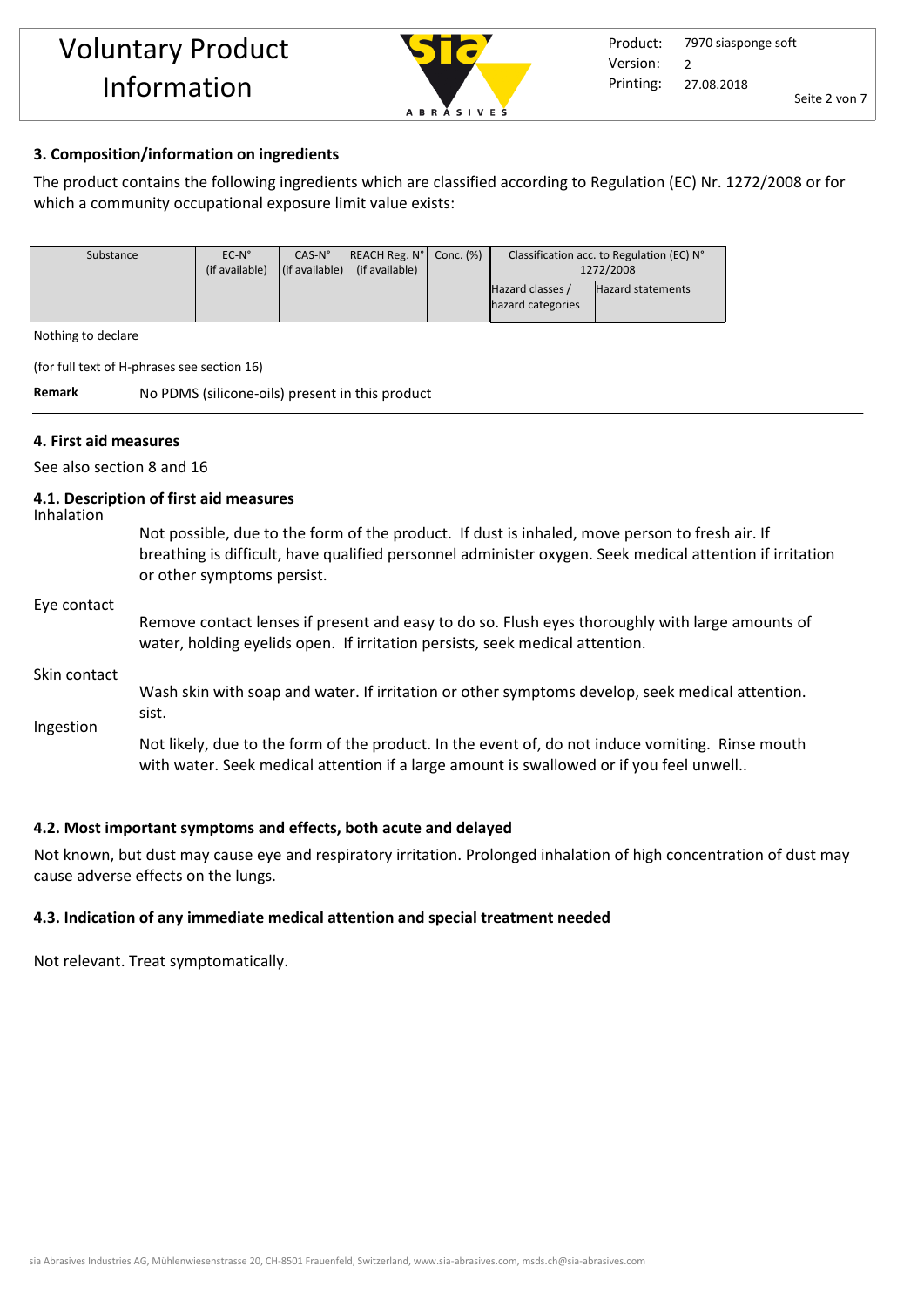

# **5. Fire fighting measures**

# **5.1. Extinguishing media:**

Extinguishing media: water, foam, sand, powder or C02 as appropriate for surrounding materials.

# **5.2. Special hazards arising from the product**

Toxic fumes may occur. Use respiratory protective equipment.

# **5.3. Special protective equipment and precautions for fire-fighters**

Extinguishing materials should be selected according to the surrounding area.

# **6. Accidental release measures**

Not applicable.

# **7. Handling and storage**

Follow instructions of grinding machine manufacturers and the relevant national regulations. In addition, observe the safety recommendations of the manufacturer.

## **8. Exposure controls/personal protection**

#### **8.1. Control parameters**

Before grinding it is recommended to perform a risk assessment and to use personal protection equipment accordingly.

Occupational exposure limit values and/or biological limit values.

Keep exposure to the following components under surveillance. (Observe also the regional official regulations

**Abbreviation:** e: inhalable / einatembar a: respirable / alveolengängig NA: not applicable / nicht zutreffend

#### **EUROPE:**

Longterm: The employee's average airborne exposure in any 8-hour work shift of a 42-hour work week which shall not be exceeded. Shortterm: Maximum exposure of four 15min periods per 8 hour shift, with at least 60 minutes between exposure periods

Note: Hazardous dust of the workpiece material may be generated during grinding and/or sanding operations. National regulations for dust exposure limit values have to be taken into consideration.

## **8.2. Exposure controls**

## **8.2.1. Individual protection measures**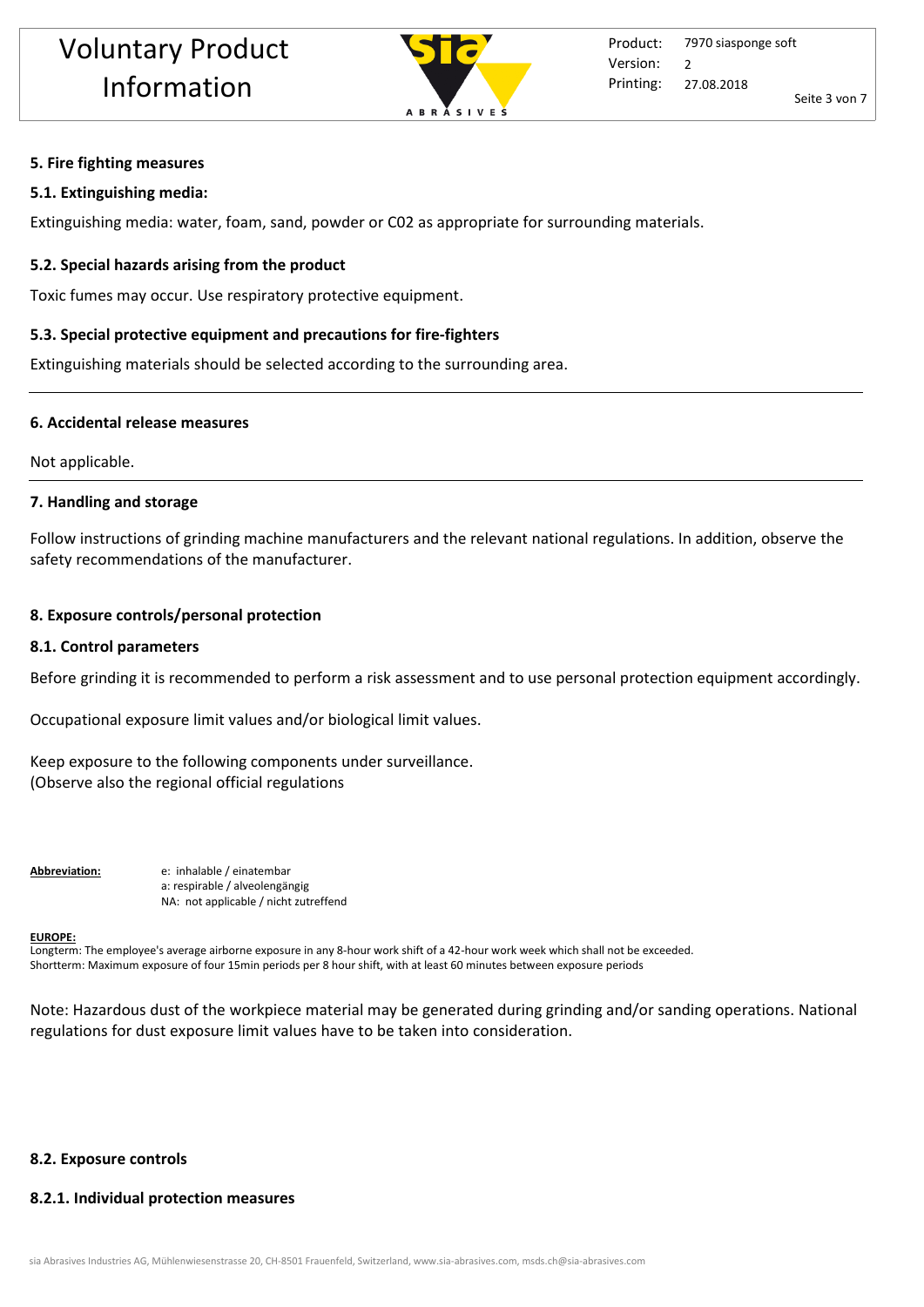

## **8.2.1.1. Respiratory protection**

Use respiratory protective equipment (type depends on specific application and material being ground)

## **8.2.1.2. Hand protection**

Wear protective gloves (type depends on specific application and material being ground)

## **8.2.1.3. Eye protection**

Wear protective goggles or face shield (type depends on specific application and material being ground)

## **8.2.1.4. Hearing protection**

Use hearing protection (type depends on specific application and material being groun)

## **8.2.1.5. Body protection**

Use protective clothing (type depends on specific application and material being ground)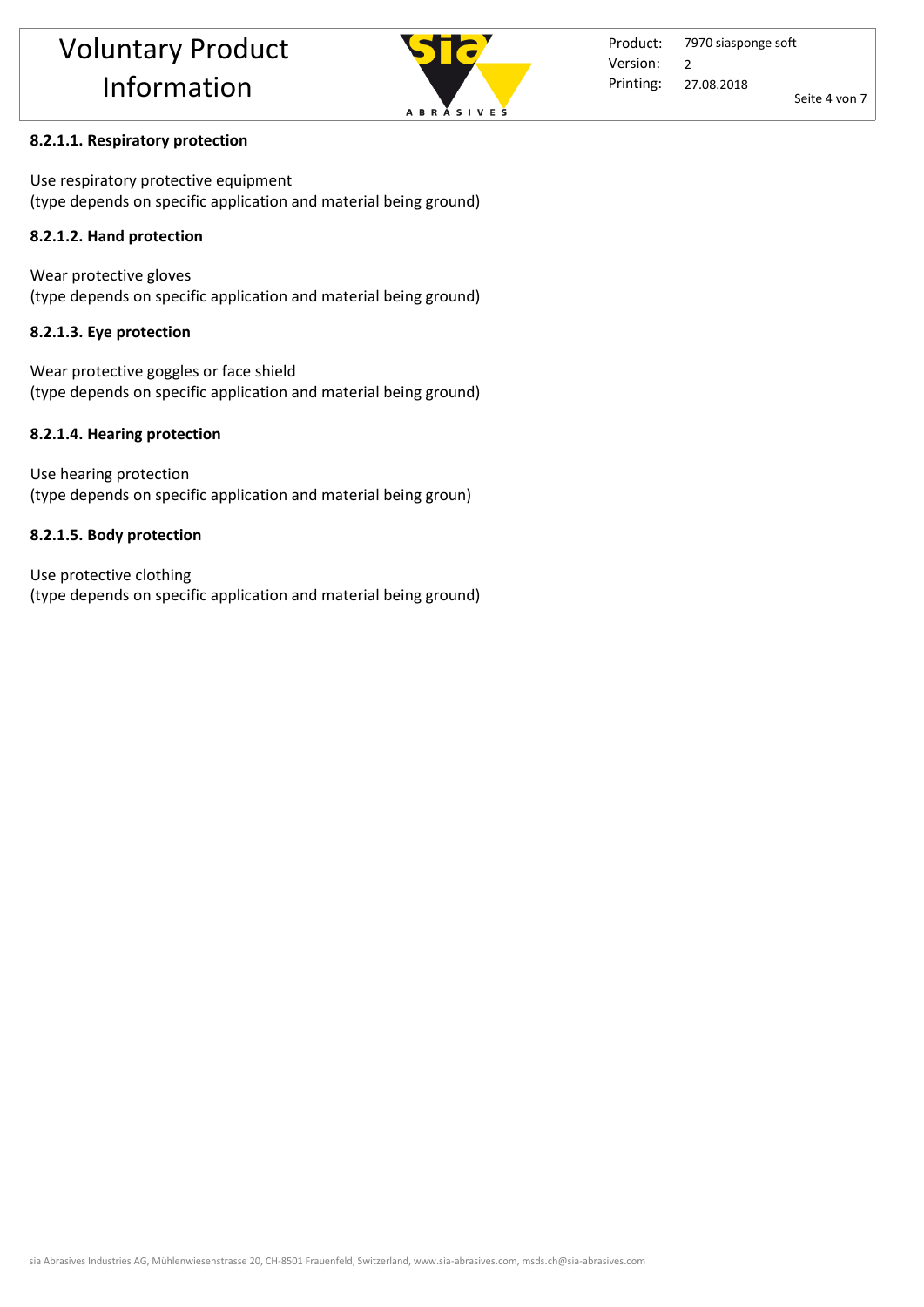

Product: Printing: 7970 siasponge soft 27.08.2018 Seite 5 von 7 Version: 2

#### **9. Physical and chemical properties**

#### **9.1. Information on basic physical and chemical properties**

| <b>General Physical Form</b>             | Solid                   |
|------------------------------------------|-------------------------|
| Product Apperance                        | <b>Abrasive Product</b> |
| Grade                                    |                         |
| Color                                    | white                   |
| Odor                                     | No odor                 |
| Odor Threshold                           | Not applicable          |
| рH                                       | Not applicable          |
| Melting point                            | Not applicable          |
| <b>Boiling point</b>                     | Not applicable          |
| Flash point                              | Not applicable          |
| Evaporation rate                         | Not applicable          |
| Flammable Limits (LEL)                   | Not applicable          |
| Flammable Limits (UEL)                   | Not applicable          |
| Vapor density                            | Not applicable          |
| Specific gravity                         | Not applicable          |
| Solubility in Water                      | Not applicable          |
| Solubility non Water                     | Not applicable          |
| Partition coefficient: n-octanol / water | Not applicable          |
| Autoignition temperature                 | Not applicable          |
| Decomposition temperature                | Not applicable          |
| Viscosity                                | Not applicable          |

## **9.2. Other information**

None

#### **10. Stability and reactivity**

#### **10.1. Reactivity**

Product is stable when handled or stored correctly

#### **10.2. Chemical stability**

No decomposition in normal use.

#### **10.3. Possibility of hazardous reactions**

No dangerous reactions known.

#### **10.4. Conditions to avoid**

Product is stable when handled or stored correctly. 

#### **10.5. Incompatible materials**

No dangerous reactions known.

#### **10.6. Hazardous decomposition products**

None known. At temperatures exceeding 250° C hazardous or toxic decomposition products may be generated – see section 5.2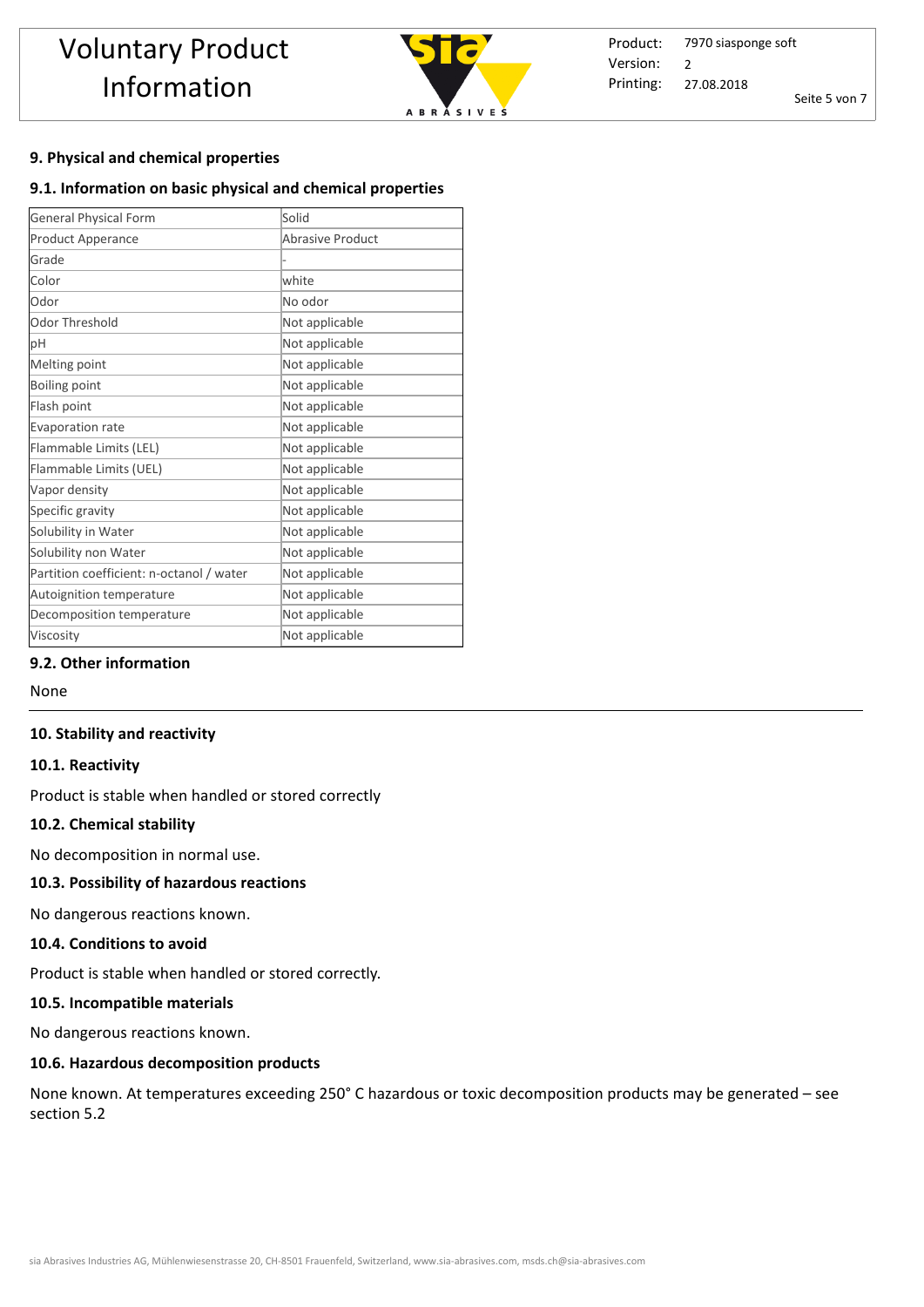

**11. Toxicological information**

## **11.1. Information on acute effects of exposure**

No toxicological effects if inhaled or swallowed or with eye or skin contact are known. See also section 8.

## **12. Ecological information**

## **12.1. Toxicity**

No effects known.

## **12.2. Persistence and degradability**

No biodegradable potentials known.

#### **12.3. Bioaccumulative potential**

No potentials known.

## **12.4. Mobility in soil**

No potentials known.

## **12.5. Results of PBT and vPvB assessment**

Not relevant.

#### **12.6. Other adverse effects**

No effects known.valuated.

#### **13. Disposal considerations**

## **13.1. Waste treatment methods**

Dispose in accordance with all local, state and national regulations. Local regulations may be more stringent than regional and national requirements. It is the responsibility of the waste generator to determine the toxicity and physical characteristics of the material to determine the proper waste identification and disposal in compliance with applicable regulations.

## **13.1.2. Product**

Follow national and regional regulations.

Due to the ingredients and properties disposal as non hazardous waste (2000/532/EC) is possible if no hazardous materials are added to the abrasives. (EWC – Nr. 120121),